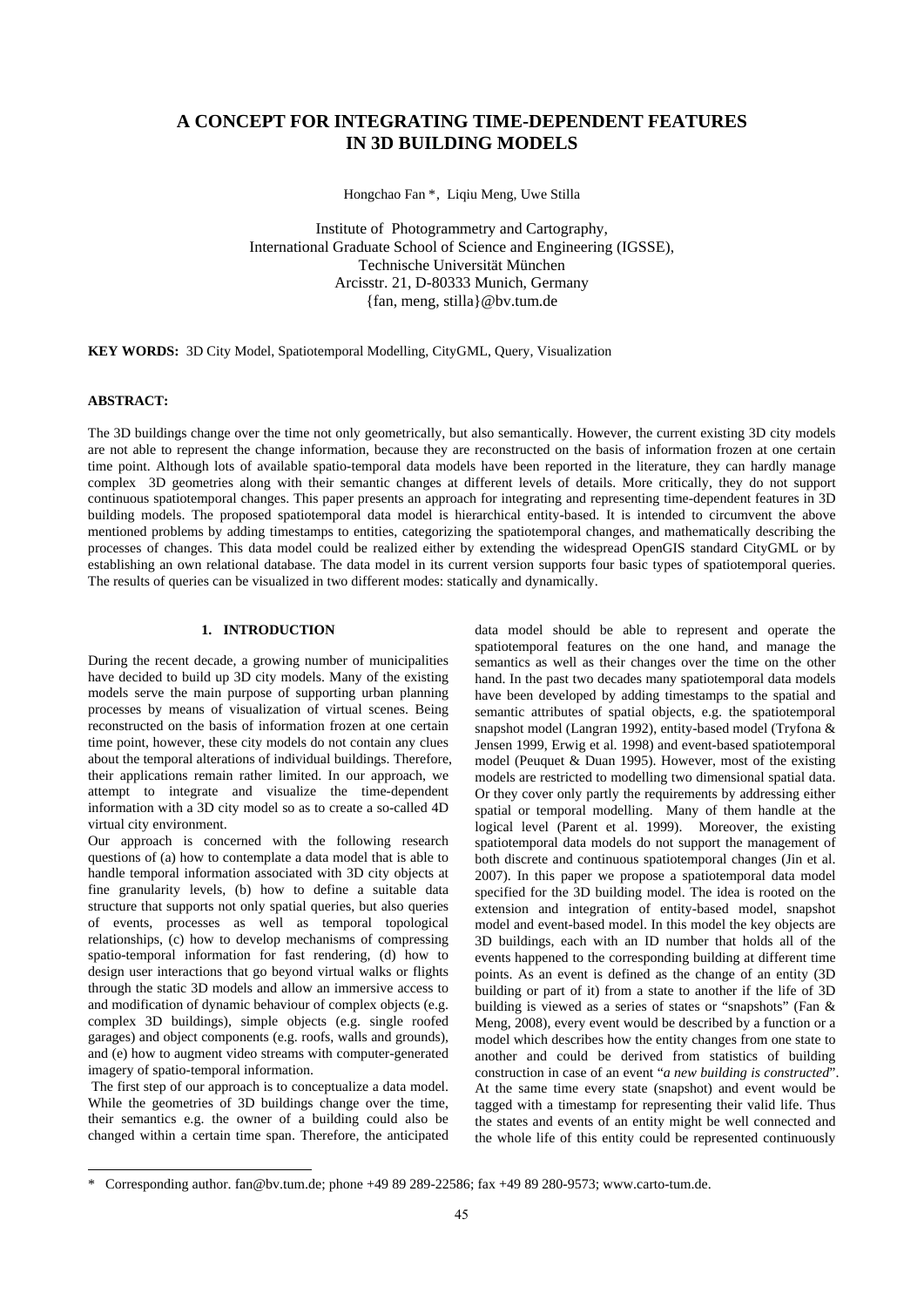and seamlessly in the data model. An important task involved in this first step is to define what an event of the 3D building is and categorize the events. This issue has been studied and presented by Fan and Meng (Fan & Meng, 2008).

Currently existing 3D city models are predominantly reconstructed either with OpenGIS standards CityGML or with the newest release of the dominating GoogleEarth KML. In order to compare these two languages, thus gain an insight into their strengths and weaknesses, we created for one part of the building block of the Technical University of Munich, Germany, a 3D model with both CityGML and GoogleEarth KML. Our experiences so far have led to the conclusion that CityGML is better suitable for our approach of 4D Virtual City Environment. However, we have to extend the currently available CityGML as its newest vision is not yet able to model the temporal information describing the individual objects at various LODs (Levels of Detail).

At the same time, meaningful user interactions and queries of temporal information will be anticipated for the selected application scenarios of our 4D Virtual City Environment. The visualization of the query results could be static or dynamic. In the static mode, the changes of an object might be presented with different colors or different forms of lines and polygons. In the dynamic mode, individual 3D objects could be constructed or destructed at different time points within a given time span. Thus, the chronological sequence of events can be visualized.

Generally, in order to reach our goals, a suitable database should be constructed for different queries associated with different applications. Meanwhile, the algorithms for fast rendering are necessary which should guarantee the instant visualization of query results.

The remainder of this paper is structured as follows. In the second section we will explain our proposal for a hierarchical entity-based data model for spatio-temporal data. In the third section we will present our current work and experiences of creating 3D buildings with both CityGML and Google Earth KML. In the fourth section queries on the spatio-temporal data model will be discussed and two modes for visualization of the query results will be introduced. Finally, conclusions are presented in section 5.

# **2. DATA MODEL**

Our aim is to integrate time-dependent features in 3D building models. Since not only the geometries but also the semantics of the 3D buildings change over the time, the data model to be designed should present and operate both the spatiotemporal and the semantic-temporal information. In our approach we add timestamps to every state of an individual entity. Besides, different changes of states in case of 3D building are described and represented by different types and mathematical models which can be derived from statistics of building construction. If e.g. "*a new building is constructed or created*" as a change is regarded, then every state during the change could be obtained through interpolation according to the mathematical model. Consequently, the whole life of an entity could be represented continuously in the data model.

As mentioned above, the data model is an entity-based data model. The entity here refers all of the single and complete units of 3D buildings, in both geometrical and semantic sense.

For instance, it might be a building, a part of building, a roof, a wall, a door or a window in the case of geometrical entity. If a semantic entity is regarded, it could be the name, owner or function of a building or a part of building; it could also be color of the façade or the material of a door or a window. Every sort of entity will be stored in a table in which a record represents a state of an entity. And the change of the entity from one state to another will be indicated by a timestamp, the type and pattern of the change. Entities that are related with each other could be connected by pointers. All entities which belong to the same building and exist at the same time point compose or represent the building at that time point.

In the following, examples of some entities will be given. Table 1 shows the data structure of the entity of "Building". A building is defined by the thematic extension module *Building* which is the most detailed thematic concept of CityGML, and it allows for the representation of thematic and spatial aspects of buildings, building parts, building installations, and interior building structures in four levels of detail, LOD1 to LOD4 (OGC, 2008). This table is located on the top level in the whole data model. In this table all of the entities which could change during the life of the building will be stored in other tables respectively at the second level (see table 2 and 3).

| Building                   |              |           |        |                |
|----------------------------|--------------|-----------|--------|----------------|
| <b>Fieldname</b>           |              | Data type | Length | <b>IsNull</b>  |
| <b>Building ID</b>         |              | String    | 50     | N <sub>0</sub> |
| Timestamp                  |              | Time      | 50     | N <sub>0</sub> |
| <b>BuildingPart</b>        |              | Pointer   | 50     | N <sub>0</sub> |
| Thematic<br>Attribute<br>S | Owner        | Pointer   | 50     | Yes            |
|                            | Address      | Pointer   | 50     | Yes            |
|                            | Name         | Pointer   | 50     | Yes            |
|                            | Function     | Pointer   | 50     | Yes            |
|                            | Class        | Pointer   | 50     | Yes            |
|                            | Market price | Pointer   | 50     | Yes            |

Table 1. The data structure at the level of Building

Table 1 denotes that every building is a record in the data model. And it is represented by its geometric attributes (in BuildingPart) and thematic attributes. The timestamp records its whole life which counts from the time point when the first part of this building is created to the time point when the last part of it is destroyed. The entities of the building which could change during this lifespan would be stored in other tables and connected by pointers, e.g. the change of BuildingPart and owner will be stored in table 2 and table 3 respectively.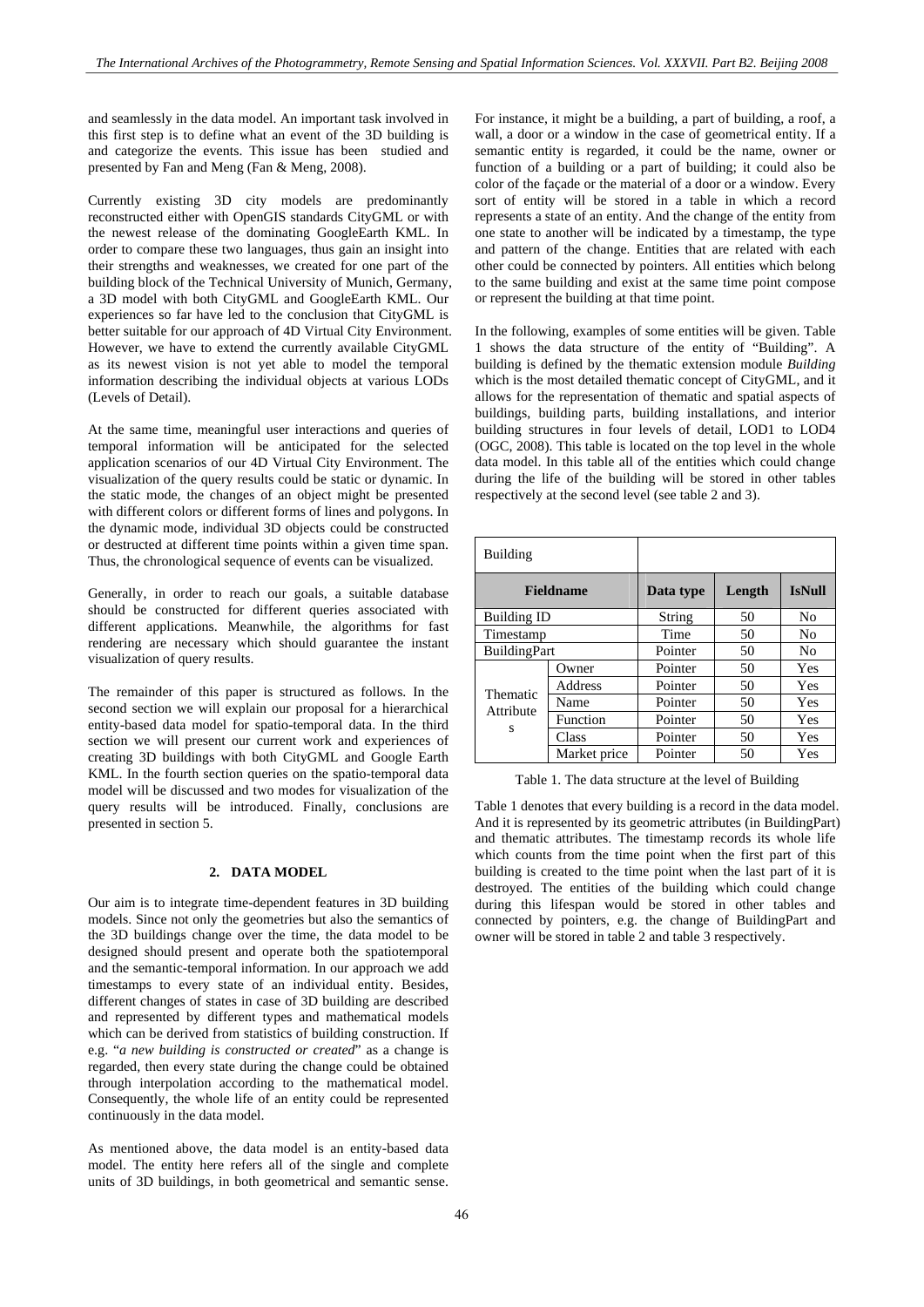| <b>BuildingPart</b>      |                          |                     |        |                |
|--------------------------|--------------------------|---------------------|--------|----------------|
| <b>Fieldname</b>         |                          | <b>Data</b><br>type | Length | <b>IsNull</b>  |
| <b>BuildingPart ID</b>   |                          | string              | 50     | N <sub>0</sub> |
| BuildingID               |                          | Pointer             | 50     | N <sub>0</sub> |
| Wall                     |                          | Pointer             | 50     | N <sub>0</sub> |
| Roof                     |                          | Pointer             | 50     | N <sub>0</sub> |
| Previous                 |                          | Pointer             | 50     | Yes            |
| <b>Next</b>              |                          | Pointer             | 50     | Yes            |
| Start of<br>constructing |                          | Time                | 50     | N <sub>0</sub> |
| End of<br>constructing   |                          | Time                | 50     | N <sub>0</sub> |
| Type of<br>constructing  |                          | String              | 50     | N <sub>0</sub> |
| Start of<br>destroying   |                          | Time                | 50     | Yes            |
| End of<br>destroying     |                          | Time                | 50     | Yes            |
| Type of<br>destroying    |                          | String              | 50     | Yes            |
| Thematic<br>Attributes   | Owner                    | Pointer             | 50     | Yes            |
|                          | Rent                     | Pointer             | 50     | Yes            |
|                          | Tenant<br>or<br>Resident | Pointer             | 50     | Yes            |
|                          | Function                 | Pointer             | 50     | Yes            |

Table 2. The data structure of BuildingPart

| Owner                           |           |        |                |
|---------------------------------|-----------|--------|----------------|
| <b>Fieldname</b>                | Data type | Length | <b>IsNull</b>  |
| OwnerID                         | String    | 50     | No             |
| BuildingID                      | pointer   | 50     | N <sub>0</sub> |
| First name                      | String    | 50     | Yes            |
| Surname or name of<br>institute | String    | 50     | N <sub>0</sub> |
| Birth data                      | Time      | 50     | Yes            |
| Sex                             | String    | 20     | <b>Yes</b>     |
| Former Onwer                    | String    | 100    | Yes            |
| Date to Own                     | Time      | 50     | Yes            |
| Type to Own                     | String    | 50     | Yes            |
| Date to Transfer                | String    | 50     | <b>Yes</b>     |
| Type to Transfer                | String    | 50     | Yes            |
| <b>Next Owner</b>               | String    | 50     | Yes            |

Table 3. The data structure of owner

Table 2 and 3 are located at the second level of the data model. There can be many further tables to represent the changes of entities at the second level, e.g. table of address, name, function etc. Analog to the relationship between the table at the first level and those at the second level, the entities of a record e.g. "BuildingPart" will be pointed to the tables at the third level, if they could change during the life of this "BuildingPart". In this way a building including its geometrical and semantic attributes would be split at different geometrical scale and temporal scale, as be shown in the diagram below (figure 1).



Figure.1. The hierarchical entity-based data model

Figure 1 illustrates the hierarchical structure of the entity-based data model. This ideal originates from the inherent characteristics of the relationships among the entities at different levels, not only geometrically but also semantically. Such an approach could benefit for the subsequent queries and visualization processes in a 4D virtual city environment.

Another highlight of our approach is that the data model could represent the life of an entity continuously by means of a mathematical model which can describe the change of the entity from one state to another. The mathematical model could be derived from the statistics of the construction process of the buildings or their parts. At the same time it is also meaningful to investigate the mathematical models themselves, because they could be treated as one of semantic attributes of building and their changes could reflect the development of the technology and the increase of the social wealth.

### **3. CITYGML AND GOOGLE EARTH KML**

Currently existing 3D city models are predominantly reconstructed either with OpenGIS standards CityGML or with the newest release of the dominating GoogleEarth KML. In this section these two languages will be introduced briefly first of all. Then they would be compared so that one of them that is more appropriate for our project will be chosen.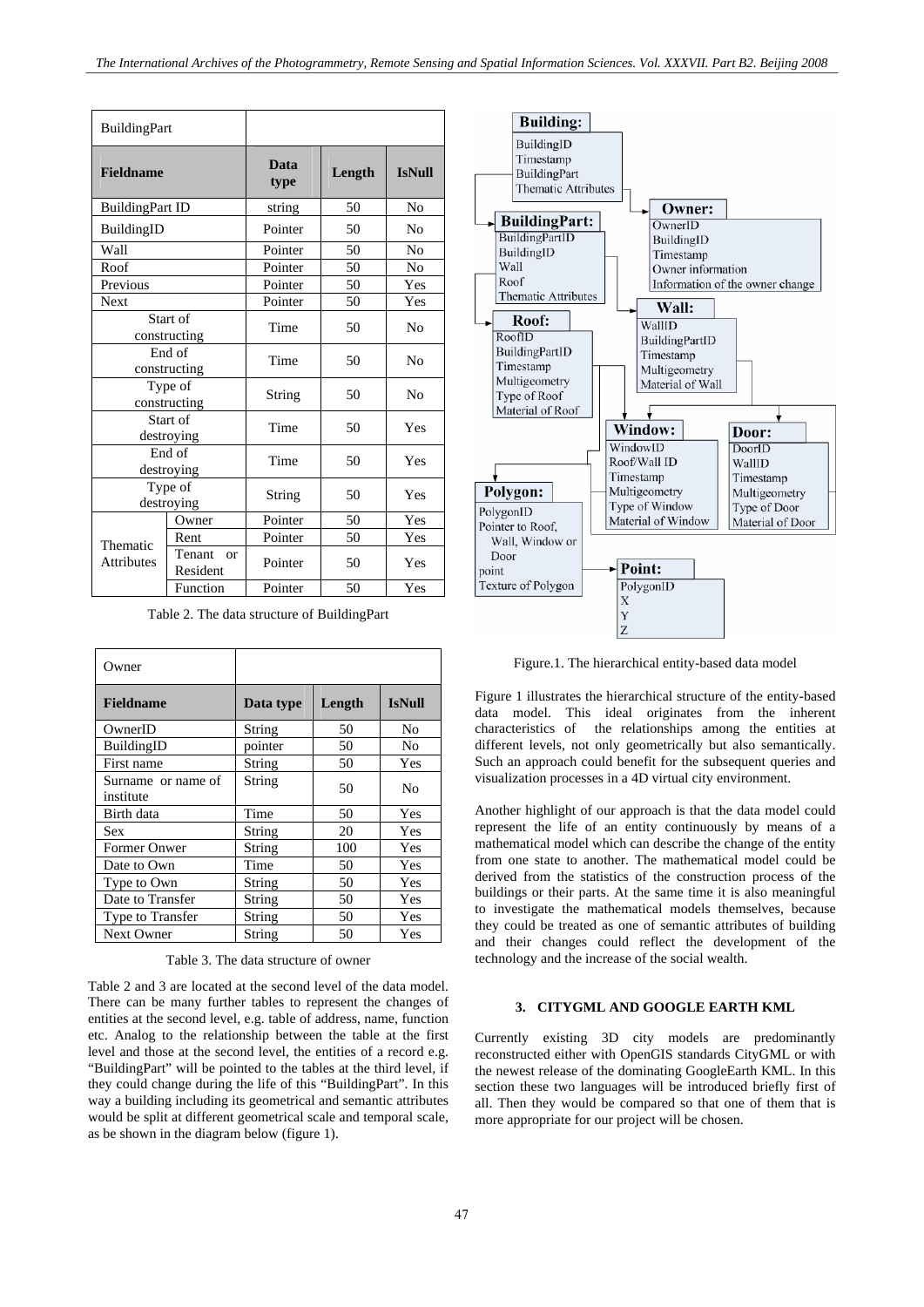### **3.1 Brief introduction**

CityGML is the abbreviation of the City Geography Markup Language. It has been developed by the members of the Special Interest Group 3D (SIG3D) of the initiative Geodata Infrastructure North Rhine-Westphalia (GDI NRW) in Germany since 2002 and realised as an open data model and XML-based format to store and exchange virtual 3D city model. In fact, it could be implemented as an application schema for the Geography Markup Language 3 (GML3), the extendible international standard for spatial data exchange issued by the Open Geospatial Consortium (OGC) and ISO TC211 (CityGML, 2007).

In CityGML the classes and relations for the most relevant topographic objects in cities and regions are defined with respect to their geometrical, topological, semantic and appearance properties. Included are generalisation hierarchies between thematic classes, aggregations, relations between objects, and spatial properties. In other words, both simple, single scale models without topology and few semantics and very complex multi-scale models with full topology and finegrained semantical differentiations can be represented in CityGML.

Another most used language for modelling 3D object is Keyhole Markup Language (KML). Similar to CityGML KML is also an XML-based language schema. It would be used to display geographic data in an Earth browser such as Google Earth, Google Maps, and Google Maps for mobile. The newest version of KML at the moment is the KML 2.2. Its specification has been submitted to the OGC to assure its status as an open standard for all geobrowsers (KML Reference, 2007).

#### **3.2 Comparison and conclusion**

In order to compare these two languages, thus gain an insight into their strengths and weaknesses; we created for one part of the building block of the Technical University of Munich, Germany, a 3D model with both CityGML and GoogleEarth KML. Figure 2 and 3 show the building in 3D environment presented by CityGML and Google Earth KML respectively.



Figure 2. TUM building in CityGML



Figure 3. TUM building in Google Earth KML

Obviously, the two 3D models are different. The differences could be outlined as follows:

- Walls and roofs in CityGML are defined as different types of entity. In fact, CityGML defines lots of types of city objects, e.g. wall, roof, window, door, even the furniture in rooms of buildings, like tables and chairs, are defined as different types. And every visible object could be represented not only geometrically but also semantically. On the contrary objects are not distinguished in the KML. All of them are treated as "Placemark". And they could only be represented semantically.
- In CityGML every polygon can be connected with an image for its texture, while Google Earth KML does not have such function.
- In CityGML many different types of geometric primitives such as polygon, circle, cylinder, cubic spline etc. are defined. But KML objects are limited to point, line and polygon or their combinations.
- With regard to time component, in KML the life of an object could be represented by start, end point of its life or sometimes by their lifespan. Unfortunately, the time in CityGML is only defined as attributive information of an entity rather than an independent entity.
- In CityGML both local and global coordinate systems are allowed. But in KML only one global coordinate system WGS84 is supported.

Based on this comparisin, we choose the CityGML as our standard data format because our emphasis is laid on the representation of 3D buildings at various Levels of Detail (LoD) both geometrically and semantically.

However, we have to extend the currently available CityGML as its newest vision is not yet able to model the temporal information describing the individual objects at various LoDs.

Two different approaches for integrating temporal information in the 3D building model are considered. One of them is to extend the CityGML language in line with the proposed hierarchical entity-based data model in section 2. In this case the temporal elements including time, types and models of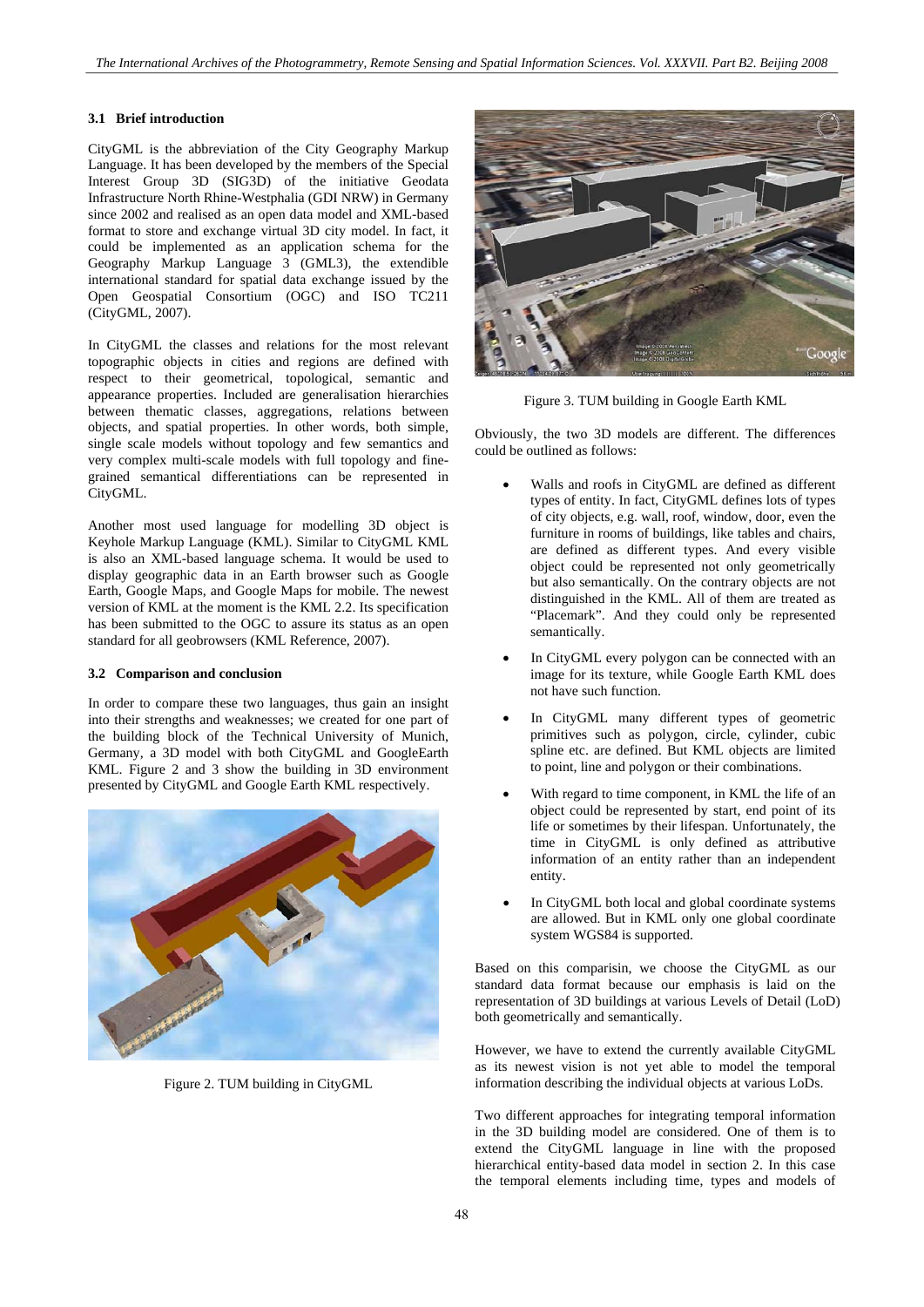changes about 3D buildings would be defined in XML schema. Another approach is to establish additionally a relational database. All analyses and queries would be conducted on the database. And their results would be presented in CityGML.

### **4. QUERIES AND VISUALIZATION**

Since our data model manages spatial and temporal information also events, processes as well as topological relationships, it allows the following four basic sorts of queries:

- find and display the status of an entity or group of entities within a certain space scope and a given time interval.
- find and display the status of an entity or group of entities within a certain space scope at a given time point.
- find and display a certain type of events within a certain space scope and a given time interval.
- find and display a certain type of events within a certain space scope at a given time point .

As mentioned above, events would be queried by using their types. In their work about analysis of events in 3D building models, Fan & Meng (2008) categorized events in terms of geometric and semantic changes (Fan & Meng, 2008). The resulted typology serves as the fundament for the queries in our approach.

The input of an explicit query triggers the corresponding operation on the spatio-temporal data model. The operations on spatio-temporal relations are similar to relational algebra. However, the time point or the time interval given in the query must be compared with the timestamps of the referred entity or entities. If the time point given in the query is viewed as a special time interval whose start and end is equal to each other, the comparison is then between two time durations and it outputs temporal relationships between them. In his paper on maintaining knowledge about temporal intervals, James Allen introduced 13 basic temporal relationships (Allen 1983). Fan & Meng modulated these 13 temporal relationships by changing the conditions of the observation (Fan & Meng, 2008). The temporal relationship determined by the comparison will be used to decide whether an entity, its whole life or part of its whole life satisfy the conditions defined in the query.

The visualization of the query results could be static or dynamic. In the static mode, the changes of an object might be presented with different colors or different forms of lines and polygons. Similar performance could also be found in our real world (see figure 4).

Figure 4 shows the "*Alte Pinakothek*" in Munich. The building was erected as gallery for painting collection in 1826. But it was considerably damaged in the World War II. Then the building was rebuilt by Hans Döllgast in 1957. However, rather than merely reconstructing the missing parts of the walls and windows, these areas were replaced with bare brickwork, in order to remain as visible "wounds" (website of Alte Pinakothek). If we observe this building from the time point of view, the building could be regarded as a visualization of different parts of buildings by using different colors and patterns to represent different time of construct. Figure 5 shows

an example of static visualization for 3D buildings which were built in different years.





Figure 4. "*Alte Pinakothek*" in Munich



Figure 5. An example of static visualization for 3D buildings